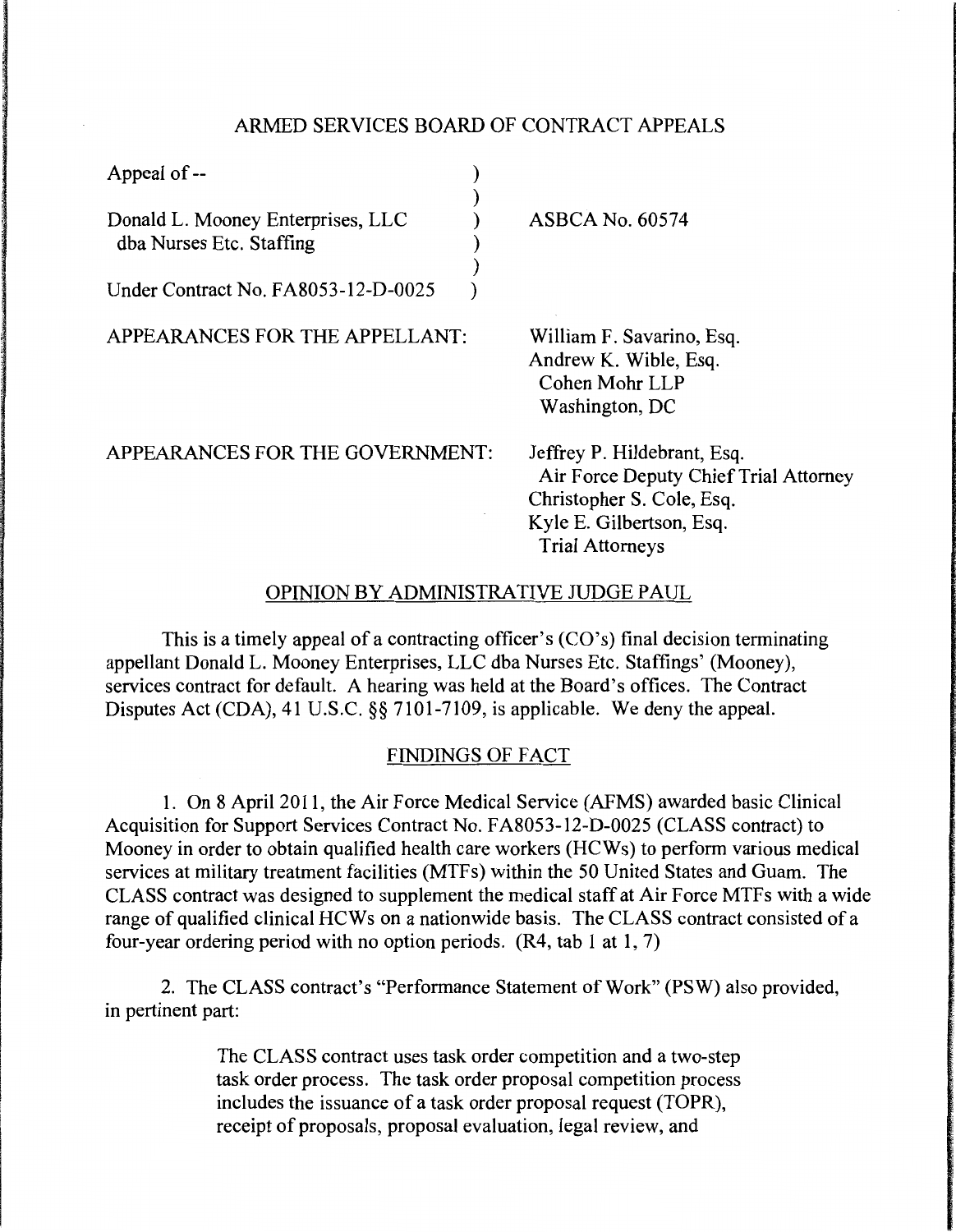contract clearance. The task order competition process is outlined in Section H.3 for "Subsequent Task Orders". The task order process includes a candidate approval component and a task order award component. The candidate approval component of the task order process starts with a Letter of Intent to Award (LOIA) and ends with the Government's approval of candidates. The task order award component starts with task order award and ends when contractor performance is completed for each individual task order. Ordering Contracting Officers shall not deviate from this two-step task order process for subsequent task orders without prior written approval from the Contracting Officer (CO) at the Program Management Office (PMO).

During the two-step task order process, the CLASS contract requires the Contractor to accomplish the following activities from issuance of a Letter of Intent to Award (LOIA) through contractor performance: recruit, place and manage HCWs as well as resolve HCW performance issues as follows:

Recruit: In response to an LOIA, or during contractor performance when replacing and substituting HCWs, the Contractor shall recruit qualified HCWs from outside of the Government to fulfill the duties, qualifications, and requirements in the performance work statement, appropriate position description, and addendum (when provided). The Contractor shall find, conduct competency-based screening against preliminary Government minimum requirements, obtain initial background checks and submit qualifying documentation on HCWs as part of the recruiting requirement.

(R4, tab 1 at 7-8) (Citations and emphasis omitted)

3. In addition, the PSW required, *inter alia:* 

After task order award, the Contractor shall submit qualifying documentation for the Government to validate against subsequent Government minimum requirements outlined in the Section C and Section J, Attachment 4 of the contract. Subsequent Government minimum requirements include health, immunization, drug screening, complete background checks, credentials packages for credentialed HCWs, and additional requirements (if any) established in the task order. Qualifying documentation shall be submitted to the Government before placement of the HCW in accordance with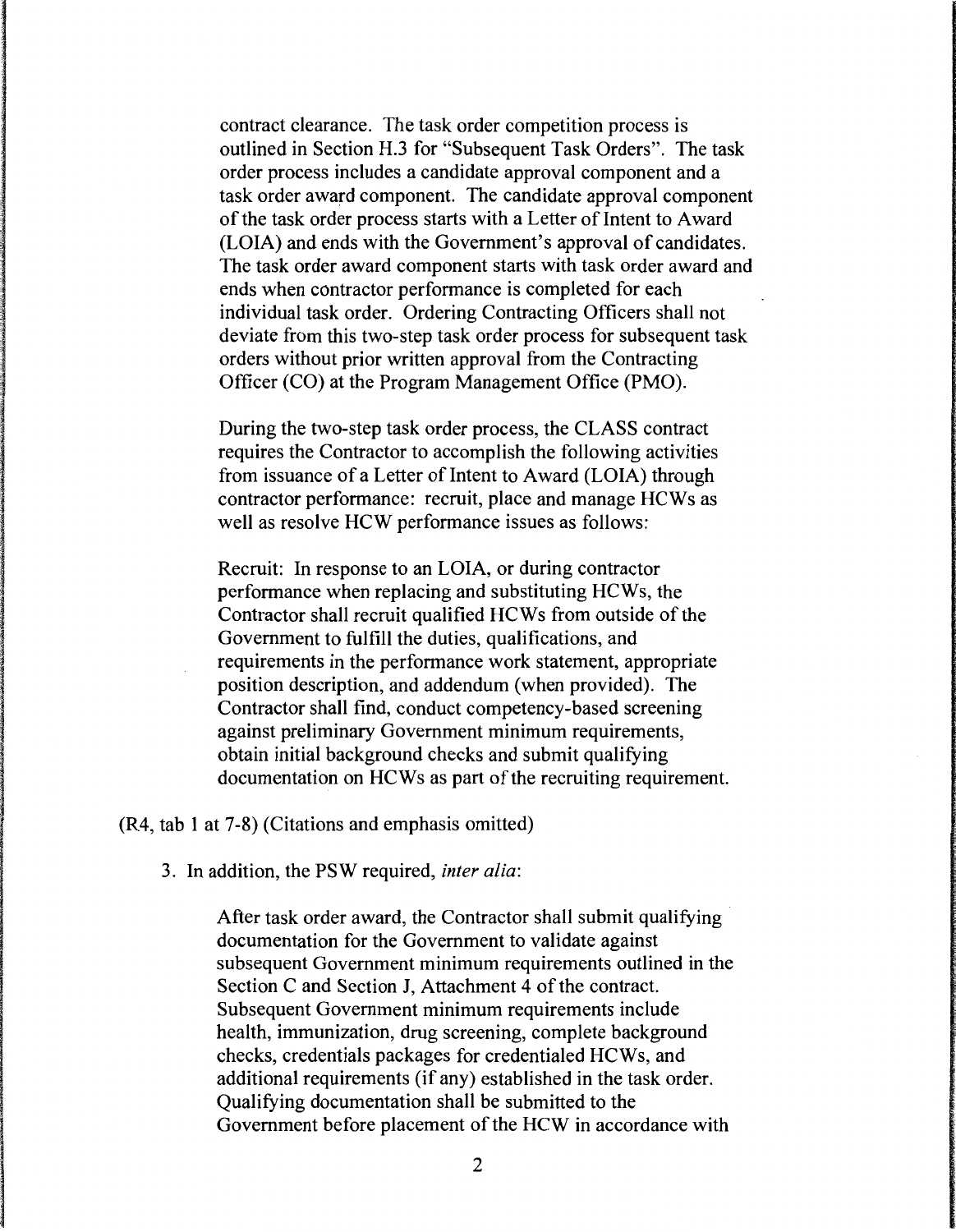the terms and conditions of the contract. For example, credentials packages for credentialed HCWs must be submitted NLT 30 calendar days before the required start date.

Contractor Performance. The Contractor agrees to initiate performance on all awarded task orders using only HCW(s) whose professional qualifications have been determined acceptable by the Government as part of the candidate approval component in the task order process.

When the Contractor experiences any delays in accomplishing the specific tasks identified in the contract and task order, the Contractor shall notify the ordering CO immediately. The ordering CO will evaluate the situation to determine if an extension of the required date is appropriate due to Government delay. If an extension is not approved, the Government may terminate the task order for default or seek other remedies as appropriate. The ordering CO may re-solicit the task order or send an LOIA to the Contractor whose proposal provides the next best advantage to the Government as outlined in Section H.3 if the LOIA date is within 90 calendar days of the original proposal submission date. Non-performing Contractors may receive a negative past performance report which may impact the Contractor's ability to compete for future task orders on this contract and other Government contracts.

Upon award, the Government will transmit the task order to the Contractor on a DD Form 1155. The contracted HCW shall physically begin performance no later than 30 calendar days from the initial date on the period of performance in the task order for non-credentialed HCWs, unless a later date is specified in the task order, and no later than 60 calendar days from the initial date on the period of performance in the task order for credentialed HCWs, unless a later date is specified in the task order. Performance earlier than the 30 or 60 calendar days may occur if an earlier date is mutually agreed upon between the ordering CO and the Contractor. The ordering CO will accomplish a bilateral modification on the task order to adjust the date performance begins for HCWs.

(R4, tab I at 51) (Citations omitted)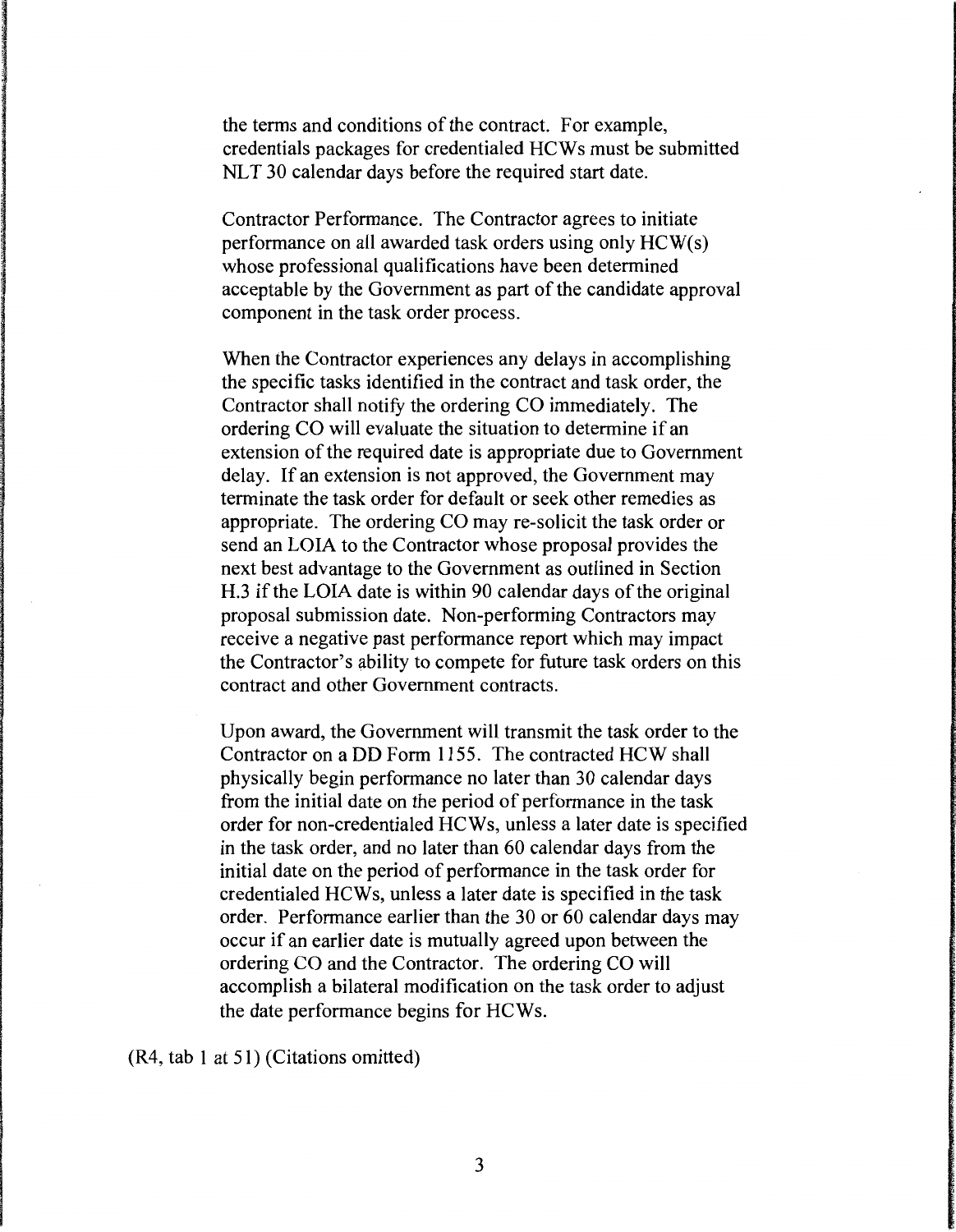4. The CLASS contract incorporated by reference Federal Acquisition Regulation (FAR) clause 52.249-8, DEFAULT(FIXED-PRICE SUPPLY AND SERVICE) (APR 1984), which stated:

> (a)(1) The Government may, subject to paragraphs  $(c)$ and (d) of this clause, by written notice of default to the Contractor, terminate this contract in whole or in part if the Contractor fails to  $-$

(i) Deliver the supplies or to perform the services within the time specified in this contract or any extension;

(ii) Make progress, so as to endanger performance of this contract (but see subparagraph (a)(2) of this clause).

(iii) Perform any of the other provisions of this contract (but see subparagraph (a)(2) of this clause).

(2) The Government's right to terminate this contract under subdivisions  $(1)(ii)$  and  $(1)(iii)$  above, may be exercised if the Contractor does not cure such failure within 10 days (or more if authorized in writing by the Contracting Officer) after receipt of the notice from the Contracting Officer specifying the failure.

(g) If, after termination, it is determined that the Contractor was not in default, or that the default was excusable, the rights and obligations of the parties shall be the same as if the termination had been issued for the convenience of the Government.

(h) The rights and remedies of the Government in this clause are in addition to any other rights and remedies provided by law or under this contract.

(R4, tab 1 at 70)

 $\cdots$ 

5. On 14 July 2015, the CO of the 375<sup>th</sup> Contracting Squadron, Mr. Darryl Weaver, issued amended TOPR CL 15-09-0001 to provide a certified nurse midwife at Scott Air Force Base, Illinois. The TOPR provided:

4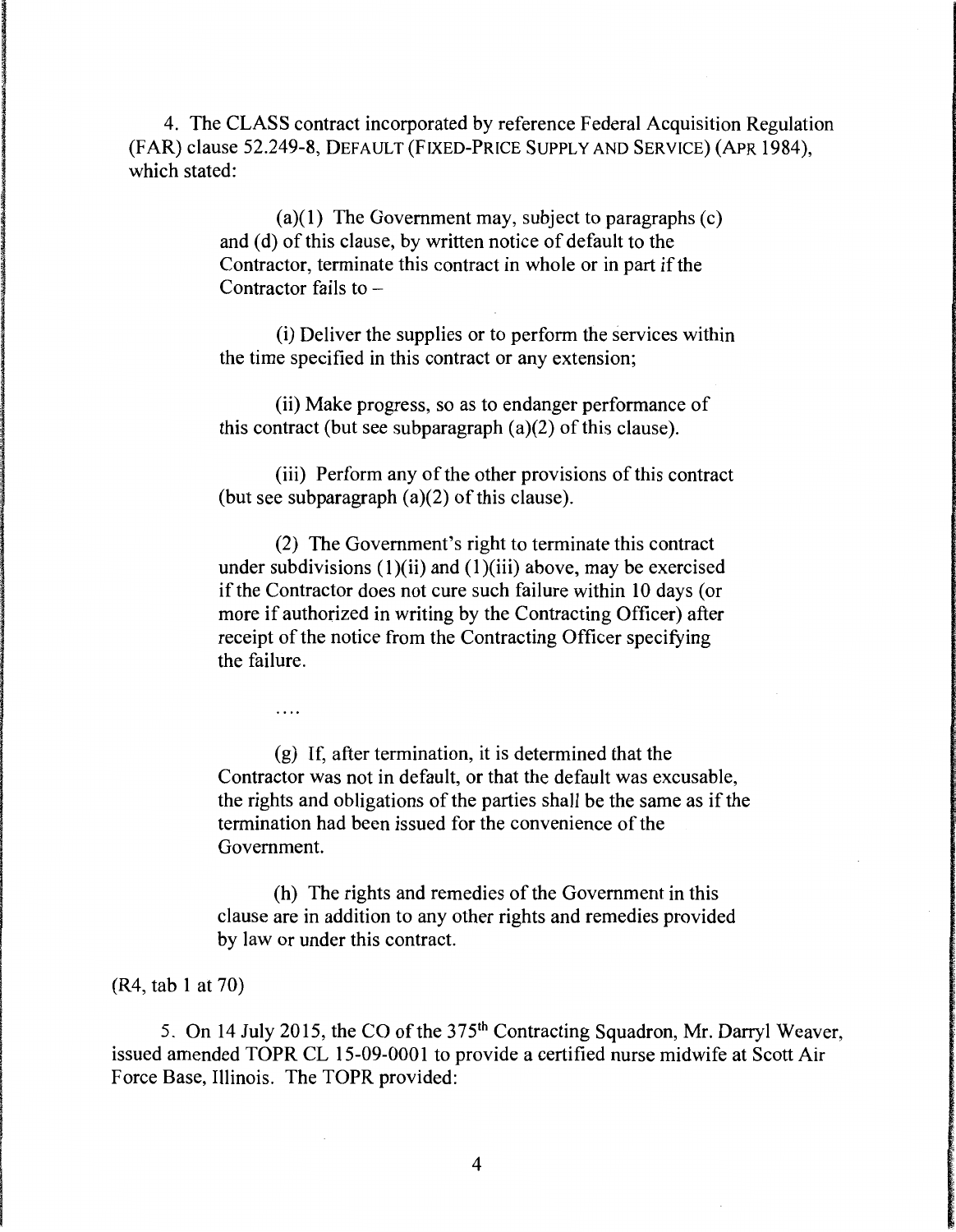1. An official revised proposal is hereby requested for one ( 1) Certified Nurse Midwife to support the Medical Treatment Facility at Scott AFB, IL and/or St. Elizabeth's Hospital as outlined in your Air Force Medical Service Commodity Council Clinical Acquisition for Support Services (CLASS) contract. Please reference the requirement title and your contract number in any proposal response.

2. The Government estimates the period of performance for this requirement to be 1 August 2015 through 31 July 2016. Should your organization be selected to fill this task order, you will be issued a Letter of Intent to Award [LOIA] contingent on providing qualifying documentation. Should your company subsequently provide qualifying documentation and receive candidate approval, your company then will be provided a unique task order number specific to our contracting office and medical treatment facility that will be indicated on the specific task order at that time. You also will be required to submit electronic invoices through Wide Area Workflow (WA WF) to the DF AS-Limestone payment office IAW DFARS 252.232-7003.

3. The Certified Nurse Midwife should, at a minimum, meet the requirements stated in Attachments 1 and 5 of this Task Order Proposal Request.

4. The basic task order summary information in terms of the work schedule/duty hours, for the Certified Nurse Midwife is provided in Attachment 2 to this Task Order Proposal Request.

5. The evaluation criteria are past performance and price. Past performance will be evaluated on a basis significantly more important than price. An assessment will be made to determine the best-value to the Government. IA W Sec H-3, paragraph (c)(3)(a) of your contract, past performance will be evaluated based on the monthly dashboard created by the AMFCC PMO and known performance at Scott AFB. The pricing worksheet in Attachment 3 shall be completed to satisfy the price section of your proposal. The pricing worksheet must clearly show the burdened hourly rates for duty hours; burdened hourly rates for overage and on-call hours: and, total cost by position description.

6. This is a new requirement and there are no current full time incumbents in place.

5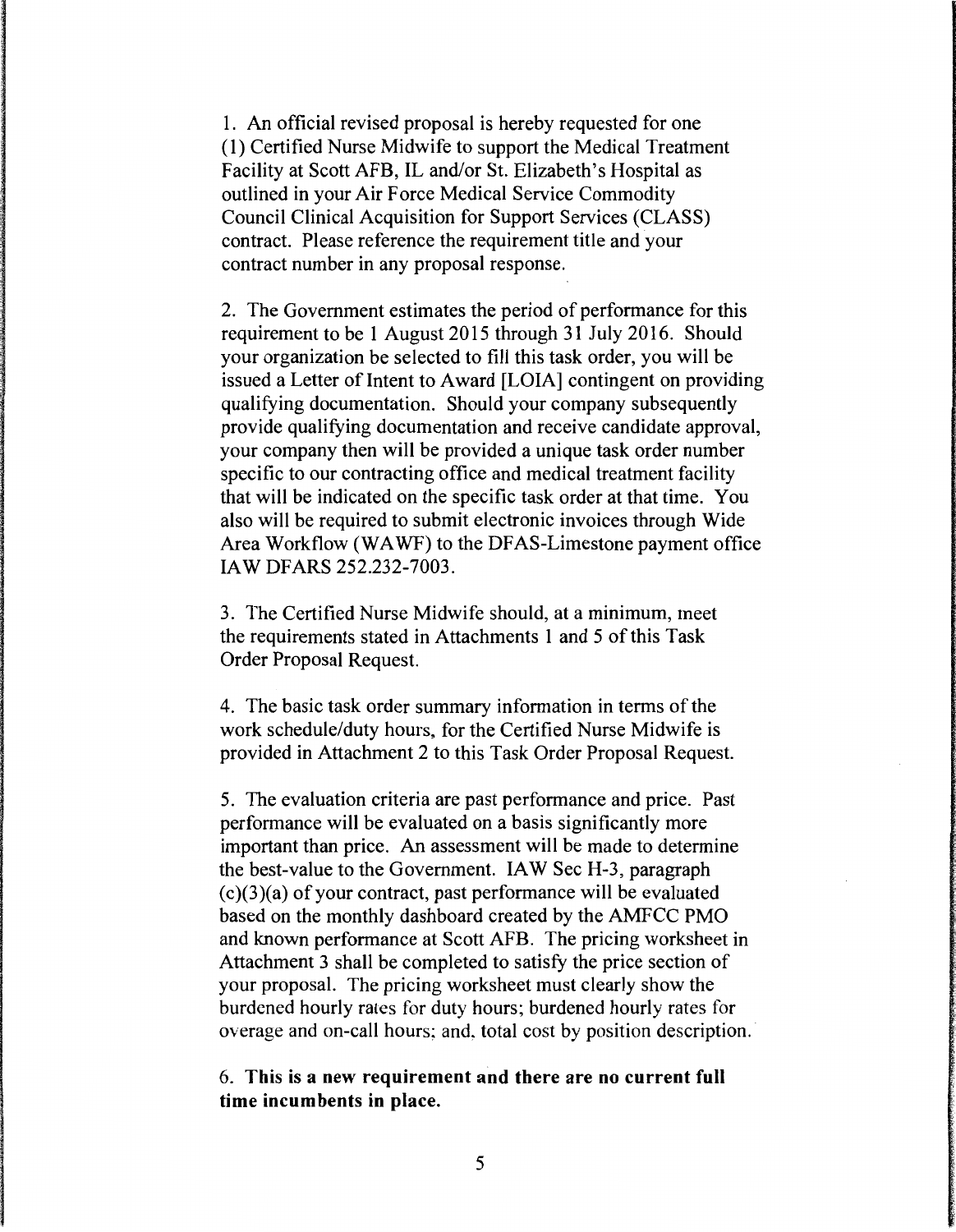7. The Government reserves the right to award without discussion and to issue a LOIA for all. some. or none of these requirements. If the Government decides to issue a LOIA with discussions. you will be notified as soon as possible.

8. You have 2 calendar days to respond with a revised proposal that conforms to the requirements in section H.3 of your contract. Revised proposals will be good for 90 days. Revised proposals are due no later than 3:00 P.M. (CST) on 16 July 2015. If you have any questions. please contact AlC Steven Ambrosini....

 $(R4, tab 10)^1$ 

6. The CO received responses to the revised TOPR from all 22 CLASS contracting entities (tr. 27-31 ). Citing price and past performance, the CO selected Mooney as providing the most advantageous offer to the Air Force (tr. 28-30). On 17 July 2015, the CO forwarded to Mooney an LOIA and a task order (TO) with respect to the clinical nurse midwife position. Mr. Weaver, wrote, in pertinent part:

> We are pleased to inform you that you have been selected to provide services for one (I) Clinical Nurse Midwife at Scott Air Force Base (Scott AFB). This notice of intent to award a task order against your Indefinite Delivery, Indefinite Quantity (IDIQ) contract, is however, subject to your successful completion of the requirements contained in section H.3 of your contract regarding candidate approval. Specifically; within 20 calendar days of this notice, which is no later than **(6 August 2015, 3:00pm** CST) you are required to provide the following:

- 1. Qualifying documentation on candidates against preliminary Government minimum requirements at Scott AFB.
- 2. Valid contact telephone numbers on each candidate for Government review and approval.

<sup>&</sup>lt;sup>1</sup> The government revised the TOPR to establish an experience requirement of "at least 24 months ... working/performing as [a] Certified Nurse Midwife within the last 48 months" (R4, tab 15). The CO's testimony notwithstanding, the Board was unable to locate such an experience requirement in the PSW (tr. 57-58; R4, tab 1 at 266-67).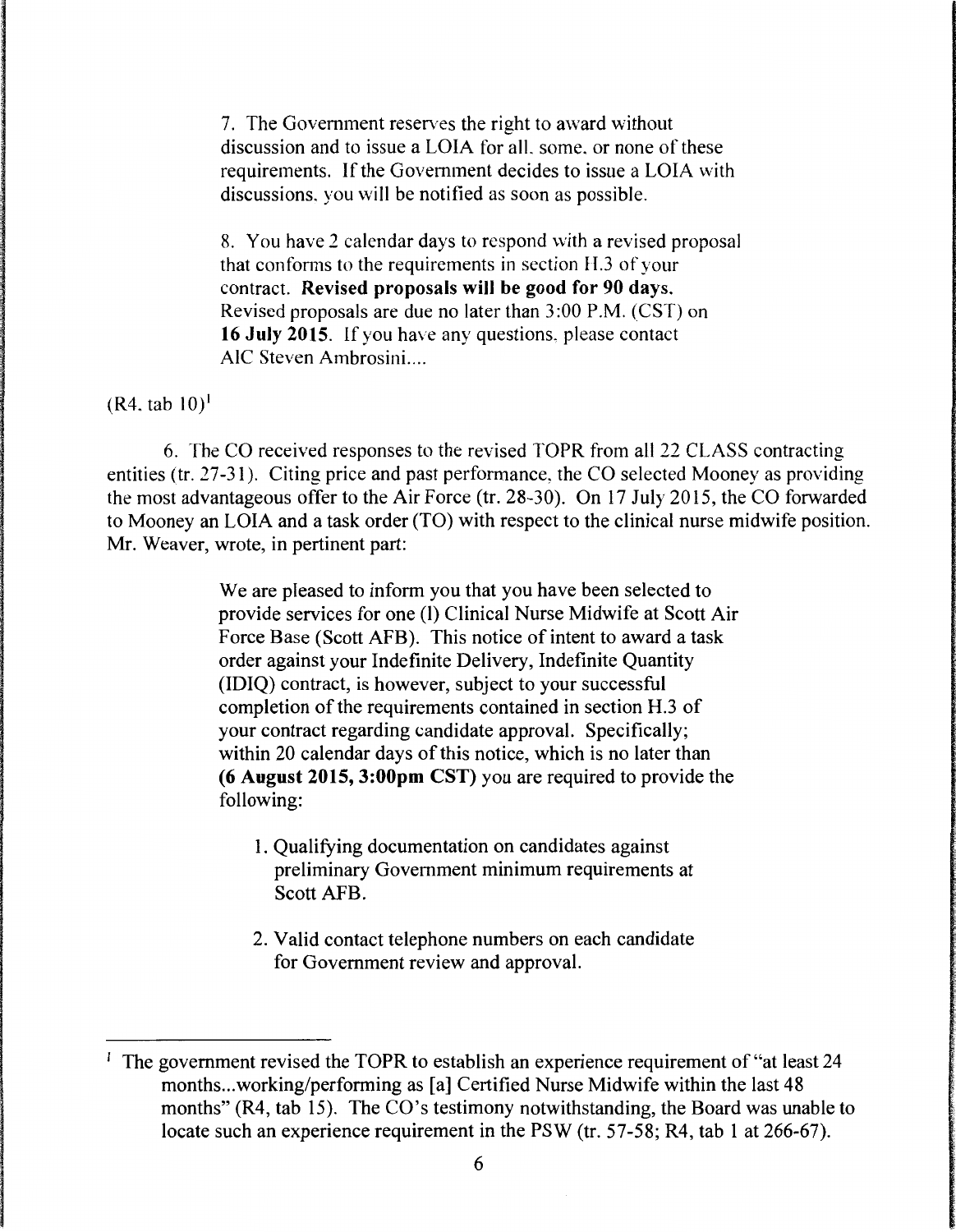Should the Government approve your candidate, or you fail to receive information on candidate approval within 7 business days, you shall proceed with the hiring process for the candidate.

(R4, tab 16) Later, that same day, Mooney forwarded to the CO, the required documentation for Ms. Linda Beltsen (supp. R4, tab 40). On 20 July 2015, Ms. Beltsen's qualifications were accepted by the Air Force (supp. R4, tab 43 at 1).

7. On 23 July 2015, the Air Force awarded TO 6C08 to Mooney. The TO stated a fixed-price amount and required Mooney to provide one full-time Certified Nurse Midwife for a performance period extending from 23 July 2015 to 22 July 2016. (R4, tab 17 at 2)

8. The CLASS contract defined the nurse midwife as a credentialed position (R4, tab 1 at 98; *see* finding 3). Accordingly, Mooney was required to submit a credentialing package no later than 30 days before the required start date (R4, tab 1 at 51). Pursuant to the TO, the credentialing package had to be submitted by 22 August 2015 (R4, tab 17 at 2).

9. Also, because the nurse midwife position was credentialed, an approved midwife had to "physically start work no later than *60 calendar days from the initial date on the period of performance in the task order"* (R4, tab 1 at 52). Thus, pursuant to 6C08, the midwife was required to report for duty on or before 21 September 2015 (R4, tab 17 at 2). However, Ms. Beltsen withdrew from consideration in the late July 2015 timeframe (tr. 135-36).

10. On 4 August 2015 Mooney proposed Ms. Laura Redden as a substitute for Ms. Beltsen (supp. R4, tab 39). Under the original TOPR which was issued on 11 June 2015, the Air Force had provided Mooney with an LOIA on 30 June 2015, and Mooney had offered the midwife position to Ms. Redden. But she had declined the position. (R4, tabs 3, 8; *see* finding 5; tr. 158, 189) Thus, through its proposal of 4 August 2015, Mooney was offering the position to Ms. Redden for a second time.

11. On 12 August 2015, the Air Force informed Mooney that Ms. Redden was an "acceptable candidate," and Mooney's personnel began to undertake the credentialing process (supp. R4, tab 41 at 1-2). Around this time, Mooney's personnel began to have "difficulties" with Ms. Redden (tr. 136). She did not return credentialing documents in a timely manner and was generally "non-responsive" (supp. R4, tab 46; tr. 136-38, 162, 190).

12. On 4 September 2015, Ms. Redden withdrew as a candidate for the nurse midwife position for the second time. This led Mr. Elliot Clark, one of Mooney's chief recruiters, to write, in part on 7 October 2015: "Laura Redden was previously worked by our recruiter on two separate occasions ... both times she flaked out. We will not consider [her] as a viable candidate." (Supp. R4, tab 46, emphasis added) After, Ms. Redden withdrew, Mooney began, once again, to recruit for the nurse midwife position (tr. 163).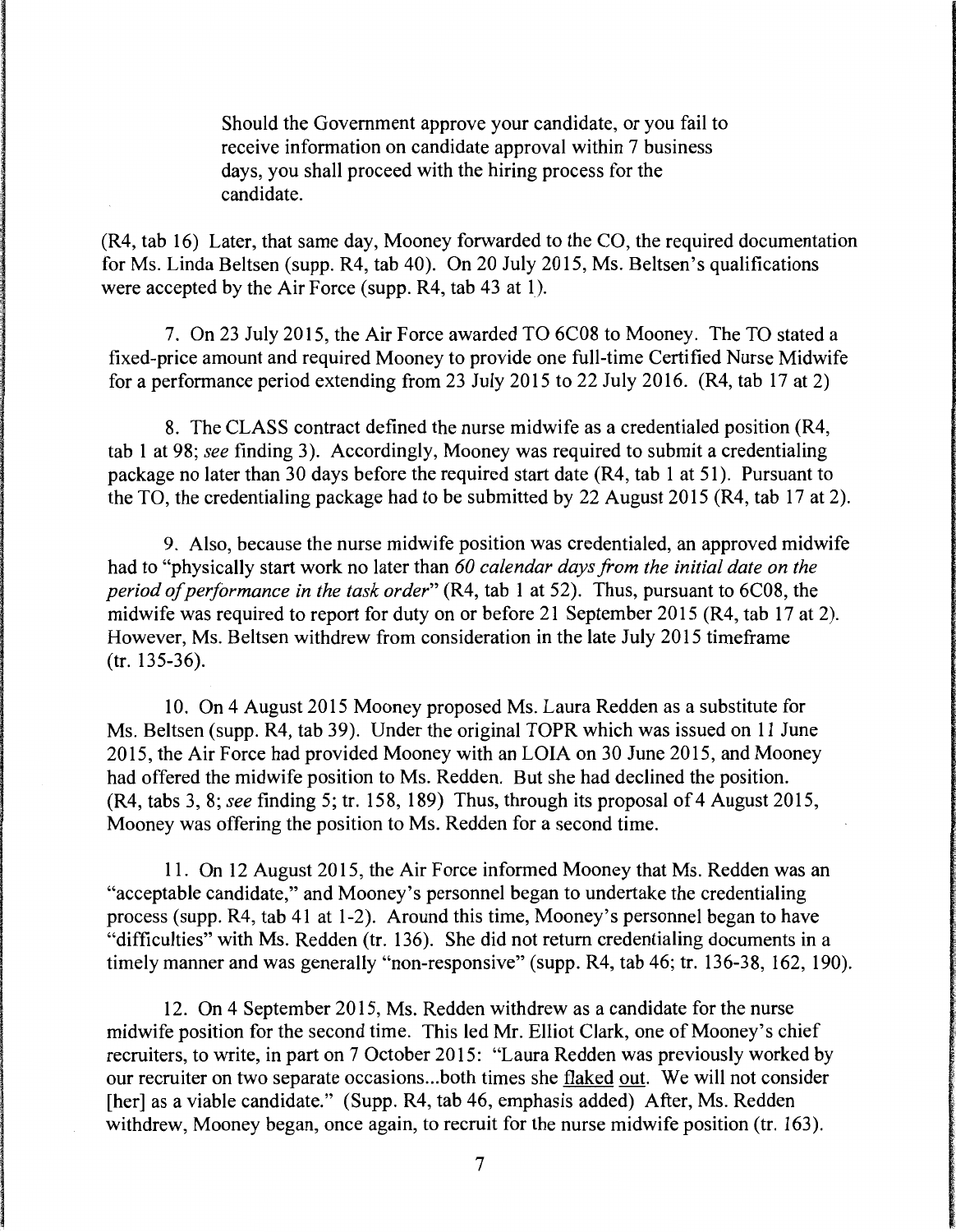13. As a result of these developments, Mooney had not submitted the required credentialing package by 22 August 2015; moreover, as of the required date of21 September 2015, Mooney had not provided a nurse midwife to report for duty (findings 8, 9; tr. 33). The contractual requirements notwithstanding, Mooney had not informed the CO in writing of these delays (tr. 34; finding 3).

14. Accordingly, on 22 September 2015, the CO forwarded a cure notice. Mr. Weaver wrote, in pertinent part:

> (a) Performance Work Statement (PWS), paragraphs 1.1.5.2 and 2.3.2.2.2, requires the Contractor to place fully qualified credentialed and non-credentialed healthcare workers (HCWs) within the timeframes in Section H.3 (i) of the contract. This is in accordance with Table C-1, Services Summary, performance objective **"Places"** manages the placement HCWs such that vacancies do not exceed 30 consecutive calendar days.

(b) Paragraph H.3(f) requires the contractor to notify the Contracting Officer immediately of any delays in accomplishing any of the tasks identified on the contract.

1. The purpose of this letter is to express my concern regarding the placement of a Certified Nurse-Midwife, a credentialed HCW on Task Order No. FA8053-12-D-0025-6C08 at the 375th Medical Group Clinics on Scott AFB and its Family Practice Clinic in Belleville, Illinois.

2. This position had a required start date of no later than 21 September 2015, as outlined in Paragraph  $H.3(g)$  of your contract. To date, this position remains unfilled.

3. You are hereby notified that the Government considers your failure to meet the placement requirements for the above task order (6C08) of federal contract FA8053-12-D-0025 as a condition which is endangering performance on this task order. Your failure to meet the required placement time of 60 days after award as required by section  $H.3(g)$  has caused a hardship for the effected [sic] military treatment facility. The Government expects you to comply with the terms of the contract as it relates to the placement of credentialed healthcare workers. Therefore, unless an acceptable candidate is submitted within IO calendar days from the receipt of this cure notice the Government may terminate this task order for default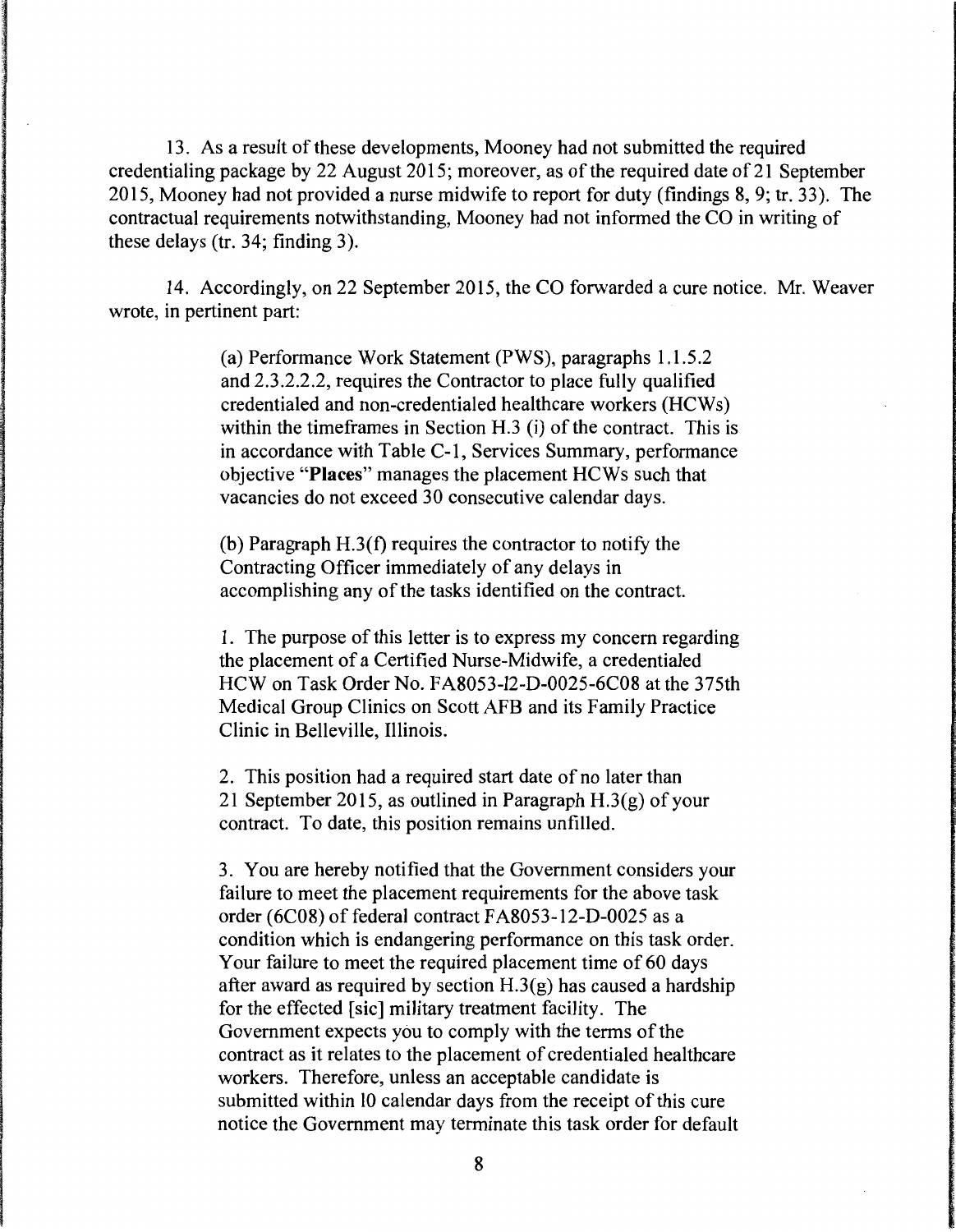under the terms and conditions of FAR 52.249-8 Default (Fixed-Price Supply & Service) clause of your contract.

4. The Government expects you to comply with the terms of the contract as it relates to the placement of credentialed HCWs. Unless an acceptable HCW candidate is submitted within 10 calendar days from the receipt of this Cure Notice, the Government may terminate this Task Order for default under the terms and conditions of FAR Clause 52.249-8 Default (Fixed-Price Supply & Service) within your contract.

5. Please submit your formal response to the undersigned at 375th Contracting Squadron, 201 East Winters Street Building 50, Scott AFB, IL, 62225-5015.

(R4, tab 18; tr. 33-34)

15. Instead of a '"formal response,'· Mooney forwarded an email to the CO on 29 September 2015, in which it stated:

> We acknowledge your concern of the failure to provide a Certified Nurse-Midwife for the Scott AFB Family Practice Clinic. Our recruiting efforts have resulted in a series [sic] candidates accepting and later declining the position. We have all recruiters aggressively recruiting to find a candidate that is qualified, sold, [sic] and committed to filling this critical position. We are aware of the October 2, 2015 suspense date to prove a candidate to fill this position. We will do our best to fill this position.

(R4, tabs 19. 20; tr. 34)

16. Despite Mooney's assurances, the CO testified that "when the  $2<sup>nd</sup>$  came there was no candidate" (tr. 35). Accordingly, on 6 October 2015, the CO issued a show cause notice, in which he wrote:

> 1. Since you have failed to cure the conditions endangering performance under your Task order as described to you in the Governments [sic] letter of 22 September 2015, the Government is considering terminating the task order FA8053-12-D-0025-6C08 dated 23 July 2015 for default. In accordance with Federal Acquisition Regulations (FAR) clause 52.249-8, Default (Fixed-Price Supply and Service). Pending a final decision in this matter, it will be necessary to determine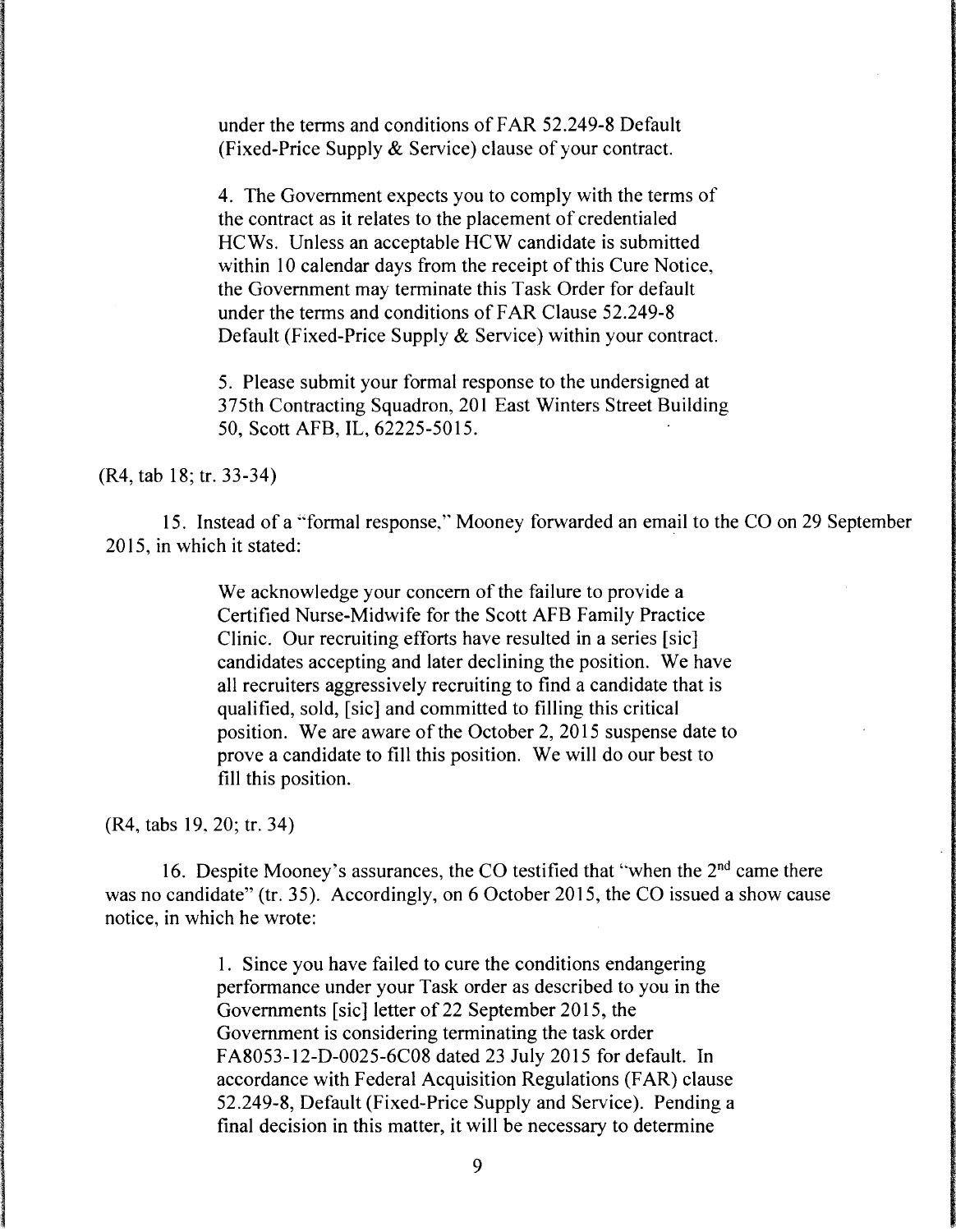whether your failure to perform arose from causes beyond your control and without fault or negligence on your part. Accordingly, you are given the opportunity to present, in writing, any facts bearing on the question to the contracting officer, Darryl E. D. Weaver, within 10 days after receipt of this notice. Your failure to present any and all issues within this time may be considered as an admission that none exist. Your attention is invited to FAR 52.249-8(b) to the respective rights of the Contractor and the Government and the liabilities that may be invoked if a decision is made to terminate for default. Any assistance given to you on this contract or any acceptance by the Government of delinquent services will be solely for the purpose of mitigating damages, and it is not the intention of the Government to condone any delinquency or to waive any rights the Government has under the contract.

2. The terms of the task order required that a Certified Nurse - Midwife be performing at Scott AFB, Illinois not later than 22 Sep 2015. You have failed to meet this.

3. You may direct any questions regarding this matter and any response to the default determination to the undersigned at 375 Contracting Squadron, 201 East Winters Street, Bldg. 50, Scott AFB, Illinois 62225-5015.

(R4. tab 21; tr. 35-36)

17. On 16 October 2015, Mooney forwarded a formal response to the CO's show cause notice. It contended that its noncompliance was due, largely, to "factors that were beyond [its] fault or negligence." Mooney explained, without any substantiation, that there was a "shortage in the marketplace for qualified Certified Nurse-Midwife practioners [sic]." It also stated that "[p ]revious candidates accepted the position and then declined... due to no fault" on Mooney's part. Mooney also wrote:

> In response to the Show Cause Notice for Task Order FA8053-12-D-0025-6C08; we are pleased to inform you that the previous approved candidate Laura Redden has agreed to our renegotiation with her compensation package. We are back on track with the goal to have her credentialed package to the installation NLT October 23, 2015. As an added measure our recruiters will continue recruiting a back-up candidate however, I am confident Ms. Redden is I 00% percent committed to securing this position.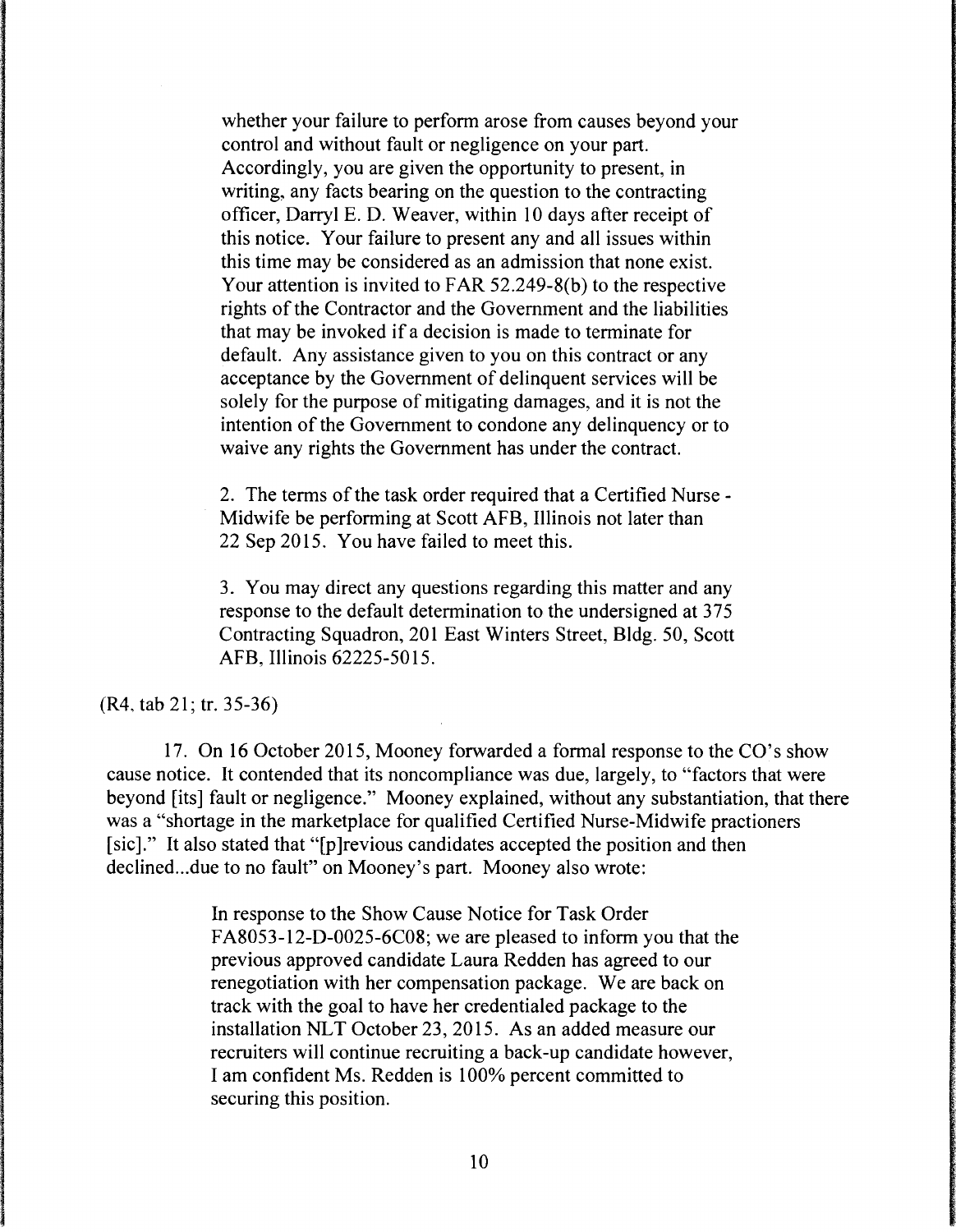(R4, tab 22) Thus, Mooney, once again, proffered Ms. Redden as a candidate for the nurse midwife position despite the fact that, in the words of one of its chief recruiters, she "was previously worked by our recruiter on two separate occasions ... both times she flaked out. We will not consider [her] as a viable candidate. (Finding 12; R4, tab 22; tr. 36-37)

18. Mr. Weaver replied to Mooney's response on 21 October 2015, in which he wrote in part:

> 1. The Government acknowledges receipt of your letter dated 16 October 2015 in response to the Show Cause Notice dated 6 October 2015.

> 2. The Government will suspend the Termination process pending receipt of the Credentialing Package as stated in paragraph 2 of your letter. If the Credentialing Package is not received "NLT 23 October 2015" the Government will re-evaluate whether to proceed with the Termination process.

(R4, tab 23; tr. 37-38)

19. Mooney did not forward the credentialing package to the Air Force by 23 October 2015, as directed by the CO. On 27 October 2015, Mr. Murphy, the Air Force's contracting officer's representative, informed the CO that the package was incomplete and that several items were still needed (R4, tab 25). As the CO testified, there is a "[b ]ig difference between" a credentialed package and a non-credentialed one (tr. 39). In an email of 27 October 2015, Mooney offered its "sincerest apology" for its "oversight." It then offered a timeline for completion of the package. (R4, tab 26 at 1-2)

20. The Air Force received Ms. Redden's package on 13 November 2015; and her privileges were approved by the credentials manager on 30 November 2015 (supp. R4, tabs 4, 5).

21. On 3 December 2015, Mooney proposed 18 January 2016, as a start date for Ms. Redden, "primarily to give her current employer a reasonable notice of resignation and arrange for her household goods and pets" (R4, tab 28 at 1). On 8 December 2015, the CO forwarded an email to Mooney in which he stated:

> The Medical Group Commanders have agreed to a 19 January 2016 start date, but are not pleased with the performance of this requirement by your company to date. The Contracting Officers Representative will be sending the welcoming letter to your Health Care Worker shortly.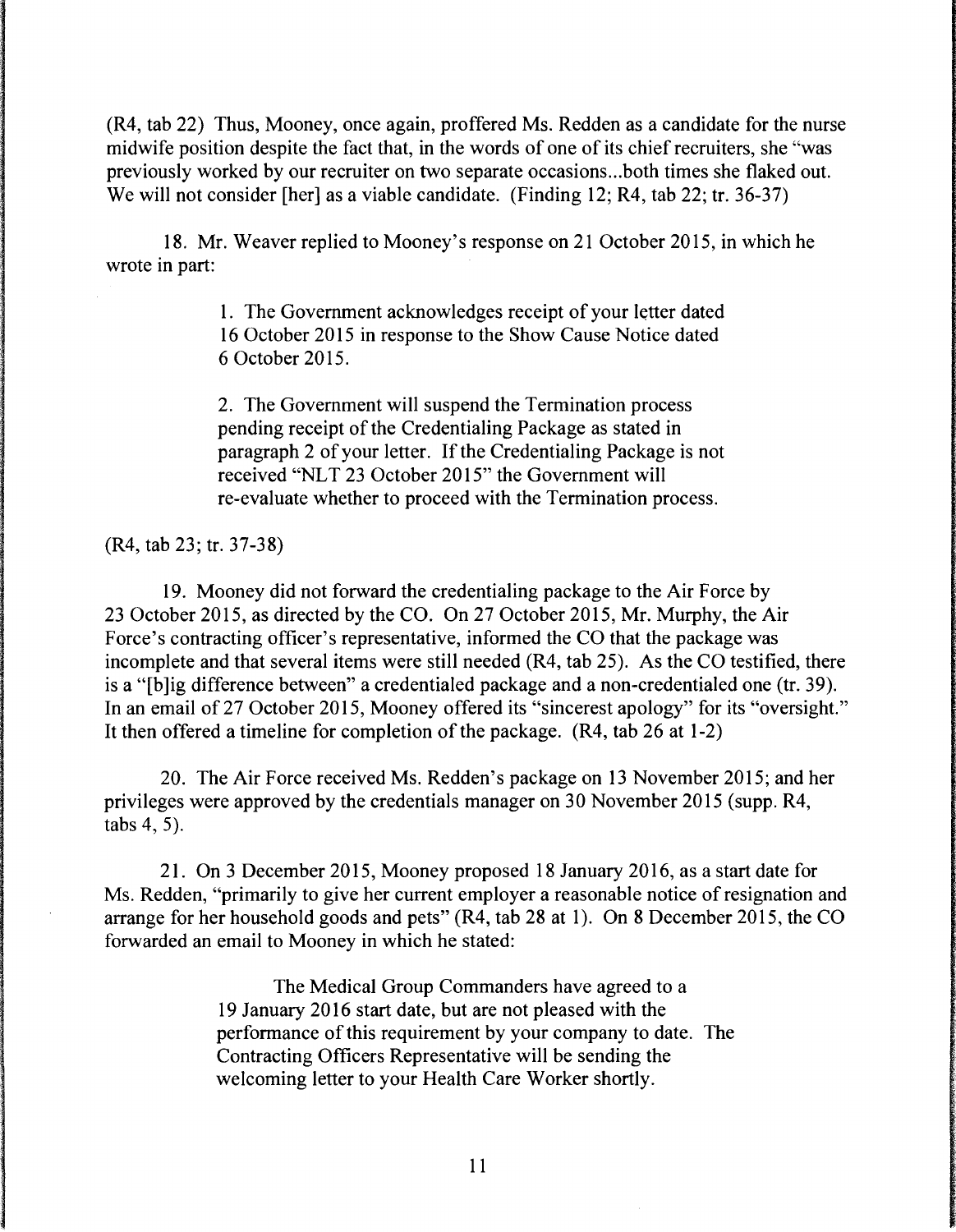In addition, a modification reducing the estimated funding on this Task Order through the middle of December 2015 will be forthcoming.

### $(R4, tab 29 at 1)^2$

22. Although, Mooney had proffered Ms. Redden as a nurse midwife in August 2015 (finding 10; tr. 190), it was not until December 2015 that it began to inquire as to her relocation efforts (tr. 181-82).

23. On 14 January 2016, Mooney informed the CO that Ms. Redden would "not proceed with the position due to relocation issues" (R4, tab 30 at 1 ). Based upon the testimony of Ms. Walker, Mooney's recruiter, these issues revolved around Ms. Redden's dogs, cats, and a noisy macaw (tr. 185-86). In its notification of 14 January 2016, Mooney identified, for the first time, another potential candidate named Linda Kelleher (R4, tab 30 at 1).<sup>3</sup>

24. Mooney did not proffer a Certified Nurse Midwife at Scott Air Force Base on or prior to 19 January 2016 (tr. 8, 139, 194).

25. The CO, once again, discussed the matter with the Medical Group at Scott Air Force Base and ultimately decided to process the requirement "as a termination for default" (R4, tab 32 at 2).

26. In a "MEMORANDUM FOR RECORD" dated 19 January 2016, the CO traced the contract's history and concluded:

> After due consideration of all the pertinent facts, the undersigned Contracting Officer hereby finds and determines that NES has failed to meet the performance requirements of the subject task order within the time required by the terms and conditions of the contract. That failure did not arise out of causes beyond their control or without fault or negligence on their part. Therefore, this Task Order will be Terminated for Default in accordance with Federal Acquisition Regulation 52.249-8 "Default (Fixed

<sup>&</sup>lt;sup>2</sup> The date of 18 January 2016 was a federal holiday (tr. 80-81). At the hearing, none of Mooney's witnesses disputed that this revised date was agreed to by both parties.

<sup>&</sup>lt;sup>3</sup> Mooney's counsel admitted at the hearing that his client "didn't meet" the revised performance date (tr. 8). Ms. Kelleher was proffered as a candidate by the follow-on contractor but she was deemed unacceptable by the government because there was an alleged adjudication from the State of Georgia that she had previously practiced without a license (tr. 51-52).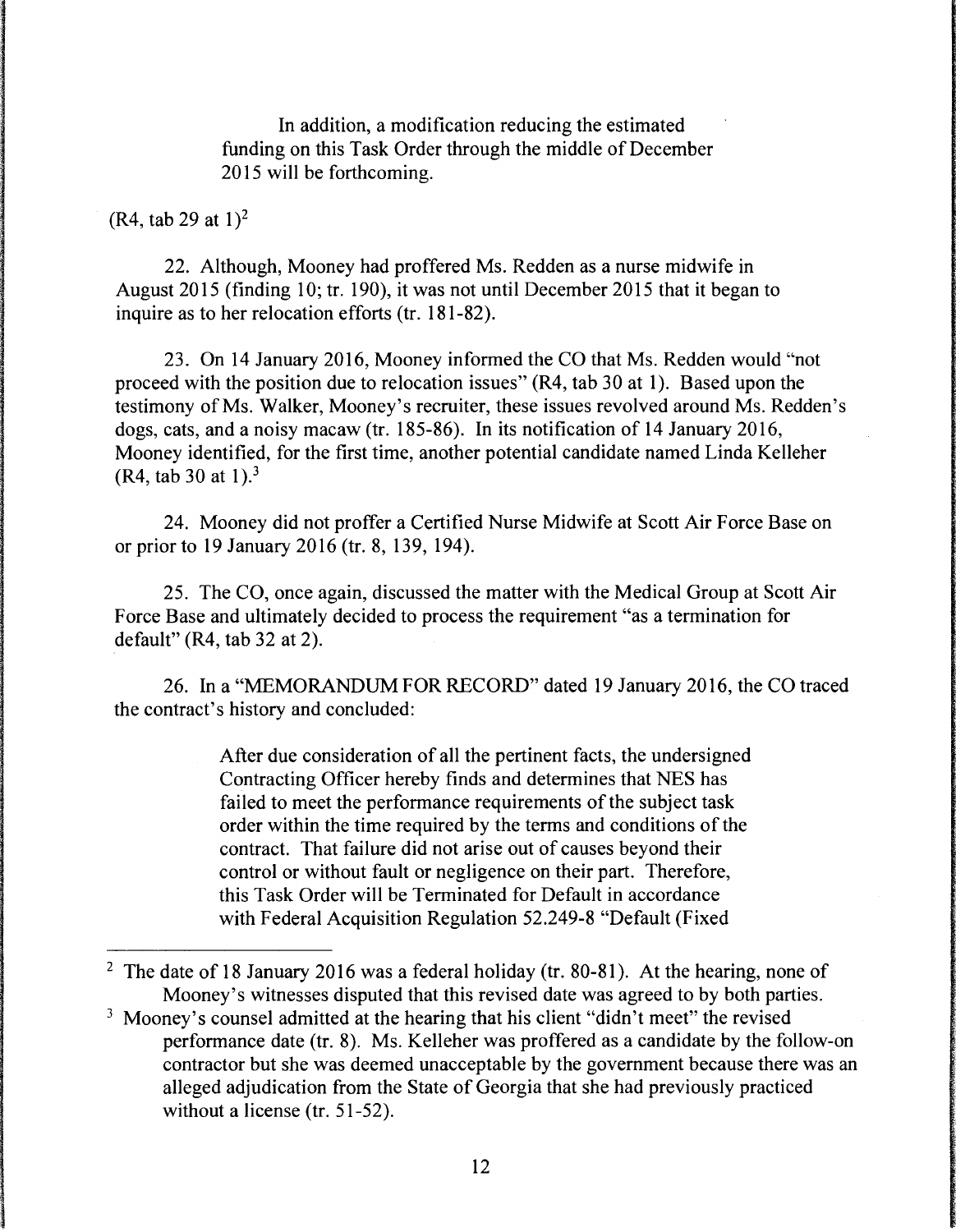Price Supply and Services)" April 1984, effective upon receipt of this notice.

(R4, tab 31 at 2)

27. On 7 April 2016, Mr. Weaver forwarded to Mooney a final decision in which he wrote, in part:

> 1. You are hereby notified that your right to proceed under this contract and task order is hereby terminated in its entirety pursuant to FAR 52.249-8, Default (Fixed Price Supply and Services). Termination is effective immediately upon receipt of this notice. This action is a result of your failure to perfonn services in accordance with the contract terms and conditions and the task order.

2. This is the final decision of the Contracting Officer. Attached to this letter is Modification 01 to the above referenced task order which terminates CL INS 0001, 0002 and 0003 for default. Nurses Etc. Staffing (NES) may be liable for any excess costs per FAR 49.402-3(g)(4). The terms and conditions of other existing task orders remain in effect until completion.

(R4, tab 33) This appeal followed.

# DECISION

It is axiomatic that the government bears the burden of proving that a default termination was proper. *Lisbon Contractors, Inc. v. United States,* 828 F.2d 759, 763 (Fed. Cir. 1987). Moreover, it is settled law that a default termination is a drastic sanction which should be sustained only for good grounds and on solid guidance. *J.D. Hedin Construction Co. v. United States,* 408 F.2d 424, 431 (Ct. Cl. 1969). If the government establishes a prima facie case that the termination was proper, the burden of production, on going forward with the evidence, shifts to the contractor. *Benju Corp.*, ASBCA No. 43648 *et al.*, 97-2 BCA ¶ 29,274 at 145,654; *Lean Construction and Engineering Co., ASBCA No.* 59016, 16-1 BCA ¶ 36,375 at 177,375.

The default clause which is applicable to this appeal is FAR clause  $52.249-8(a)(1)(i)$ , DEFAULT (FIXED-PRICE SUPPLY & SERVICE (APR 1984), which provides:

> $(a)(1)$  The Government may, subject to paragraphs  $(c)$ and (d) of this clause, by written notice of default to the Contractor, terminate this contract in whole or in part if the Contractor fails to  $-$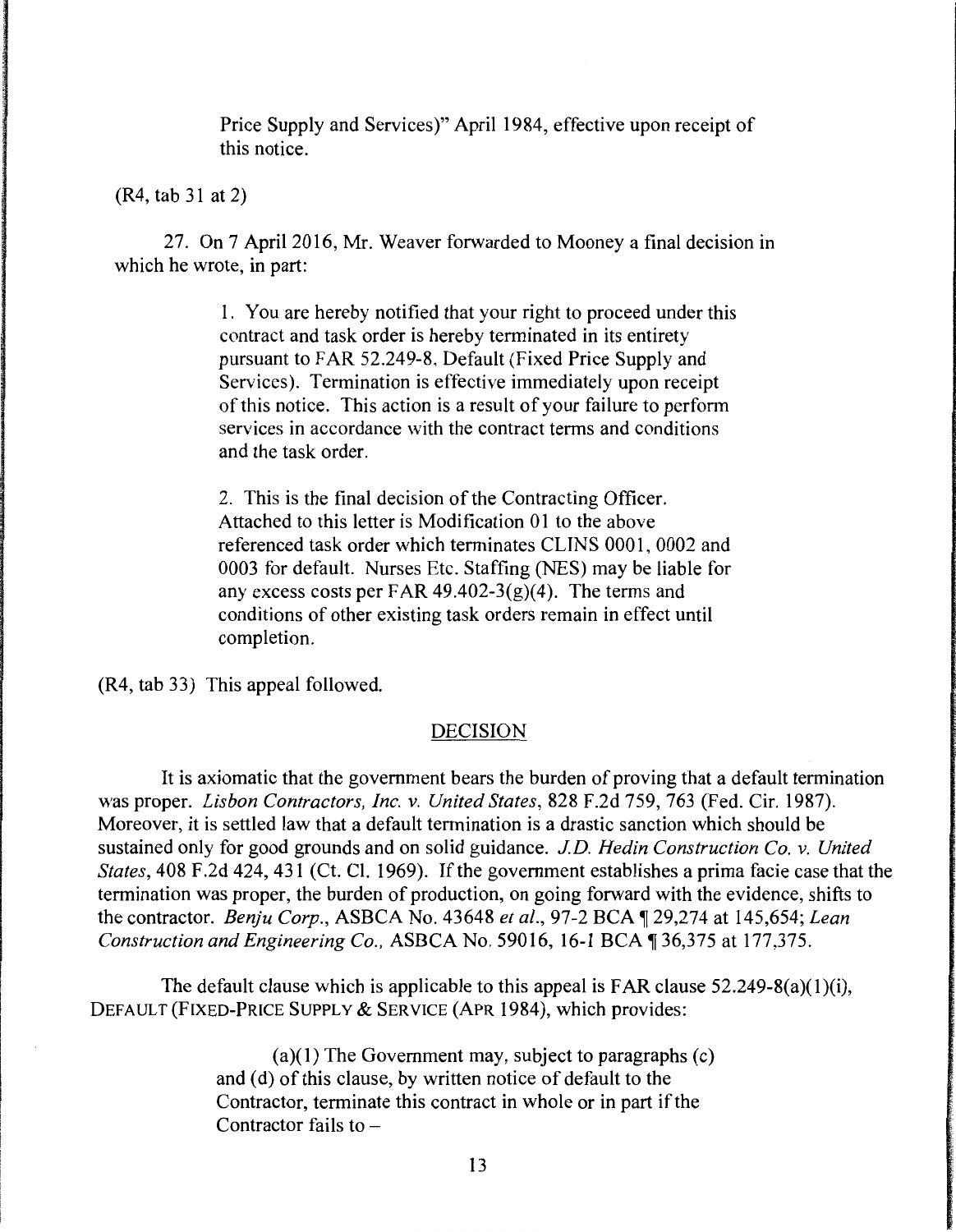(i) Deliver the supplies or to perform the services within the time specified in this contract or any extension....

### (Finding 4)

After having previously failed to perform, Mooney itself suggested a revised start date of 18 January 2016, which was later adjusted to 19 January 2016 because of a federal holiday. The government acquiesced in this performance date. (Finding 21) At the hearing, none of Mooney's witnesses disputed that there was an agreement between the parties as to the new performance date *(id.).* 

It is also beyond dispute, as conceded by Mooney's counsel at the hearing, that it did not meet the revised performance date of 19 January 2016 (finding 23 ). Accordingly, the government has established a prima facie case that Mooney had failed "to perform the services within the time specified in this contract or any extension" (finding 4).

Therefore, the burden of production, or going forward with the evidence, shifts to Mooney. In order to prevail it must produce evidence showing that its failure to perform the contract "arises from causes beyond [its] control and without [its] fault or negligence" (finding 4). Citing the various excusable causes contained in FAR 52.249-8(c), Mooney contends that the labor shortage which it experienced can be analogized as a "strike" ( app. br. at 22-29; findings 4, 17). However, Mooney's allegation that there was a shortage of Certified Midwife Nurses derives no support from the record (finding 17). Moreover, it has not identified any circumstance which could constitute an organized labor action such as a "strike" (app. *br.,passim). Hydro Fitting Mfg. Corp.,* ASBCA Nos. 11768, 13077, 70-1  $BCA \parallel 8211$  at 38,183. Thus, its argument must fail.

Mooney also contends that the "termination was procedurally defective" because the CO failed to issue a second cure notice pursuant to FAR 52.249-8(a)(2) (app. br. at 25-26). Mooney is mistaken. Through its plain language, this default clause only requires the issuance of cure notices for terminations undertaken pursuant to FAR 52.249-8(a)(ii) and (iii). Here, the CO terminated Mooney's contract under FAR  $52.249-8(a)(1)(i)$  which relates to, in pertinent part failure to "perform the services within the time specified in this contract or any extension" (findings 4, 27). Hence, no cure notices were ever required. The fact that the CO, apparently acting out of an abundance of caution issued both a show cause order and a cure notice is legally irrelevant (findings 14, 16). *AEON Group, LLC,*  ASBCA Nos. 56142, 56251, 14-1 BCA ¶ 35,692 at 174,753.

Finally, Mooney argues that the government somehow surrendered its right to terminate the contract for default because it did not act within a reasonable time after the original performance date of 21 September 2016 (app. br. at 23-25). In formulating this contention Mooney ignores the fact that the revised performance date of 19 January 2016